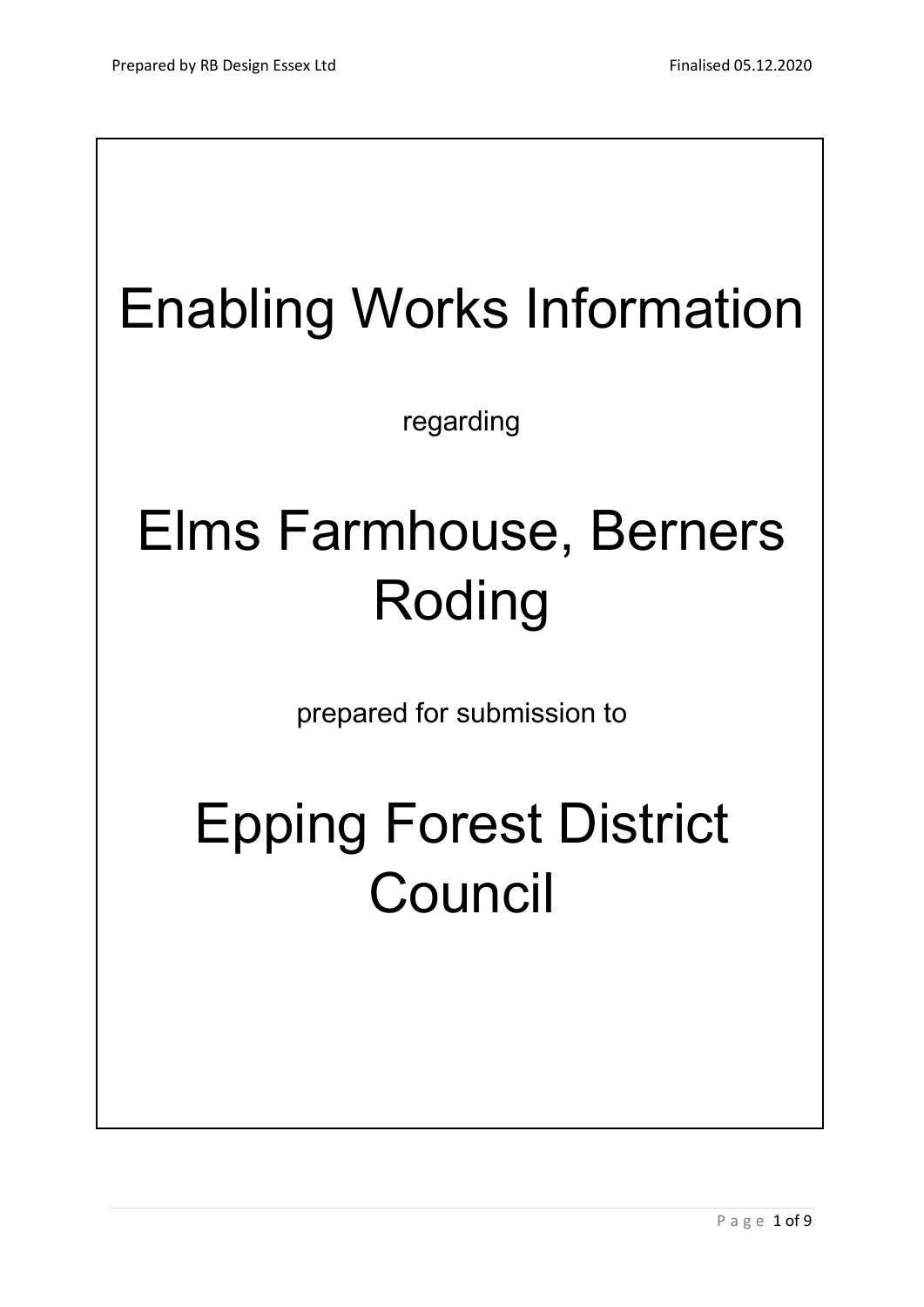## Contents Page

- 1.0 Elms Farmhouse Introduction
- 2.0 Summary and Overview of Farmhouse / Mobile Homes Chronology
- 3.0 Architectural Report

## **Appendices**

- A. Structural Engineer's Report
- B. Surveyor's Report
- C. Probate (conveyance) Solicitor's Report
- D. Finance Brokers Report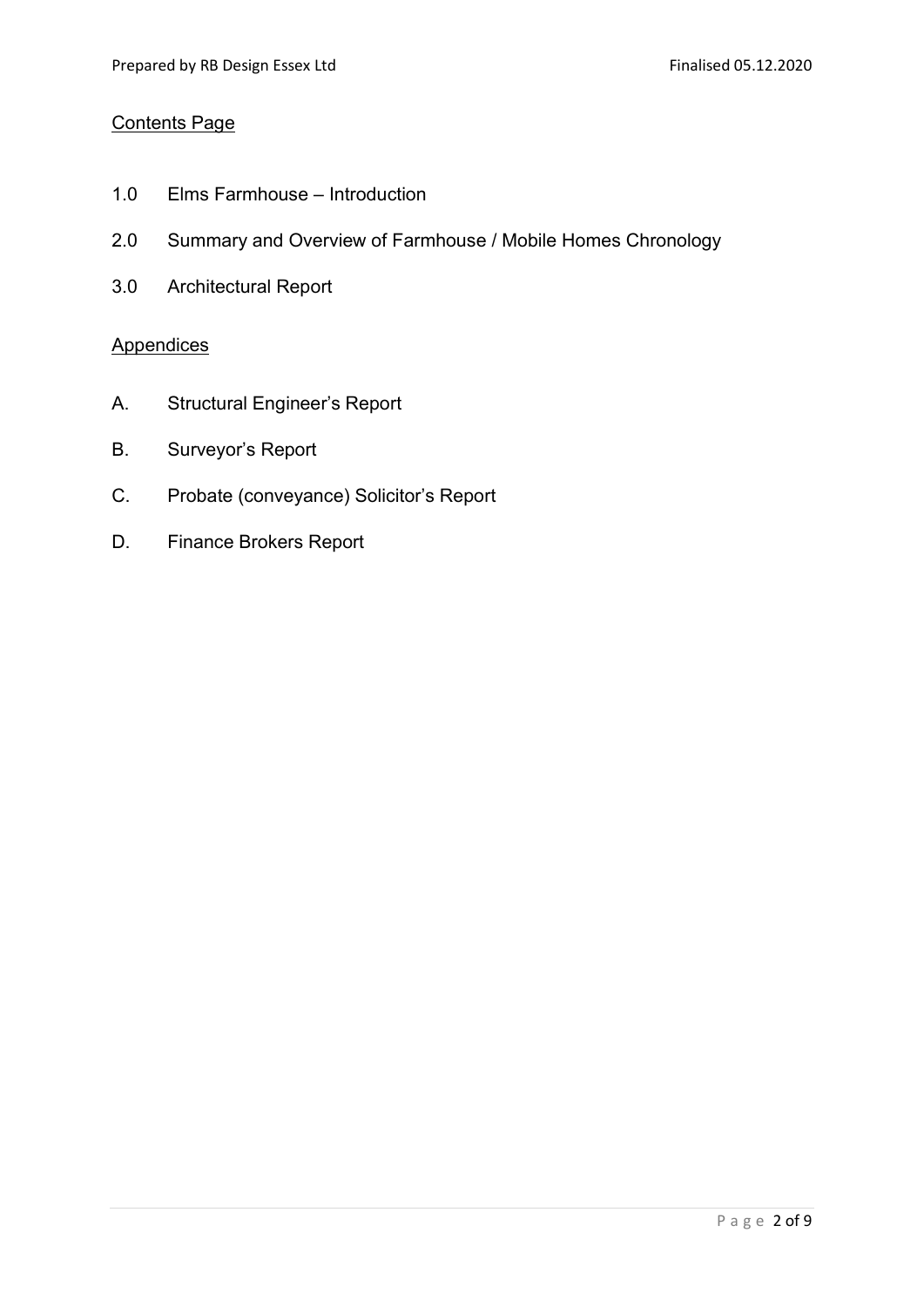## 1.0 Elms Farmhouse – Introduction

The 2 photographs that follow are from our archive from the early 2000's.

Mr John Allen Nichols and Mrs Hilda Nichols lived in the farmhouse for approximately 50 years together. Hilda was born in the house in 1917 and remained in the house all her life until later years, passing in 2013, at the age of 96 years.

John and Hilda both retired from farming in 1993, gifting the farm to their only descendant, their daughter, Catherine Amelia Beattie. They enjoyed the house and its quirky character, which we hope to retain and enhance, improving its structure without detracting from its character and its local and family heritage.



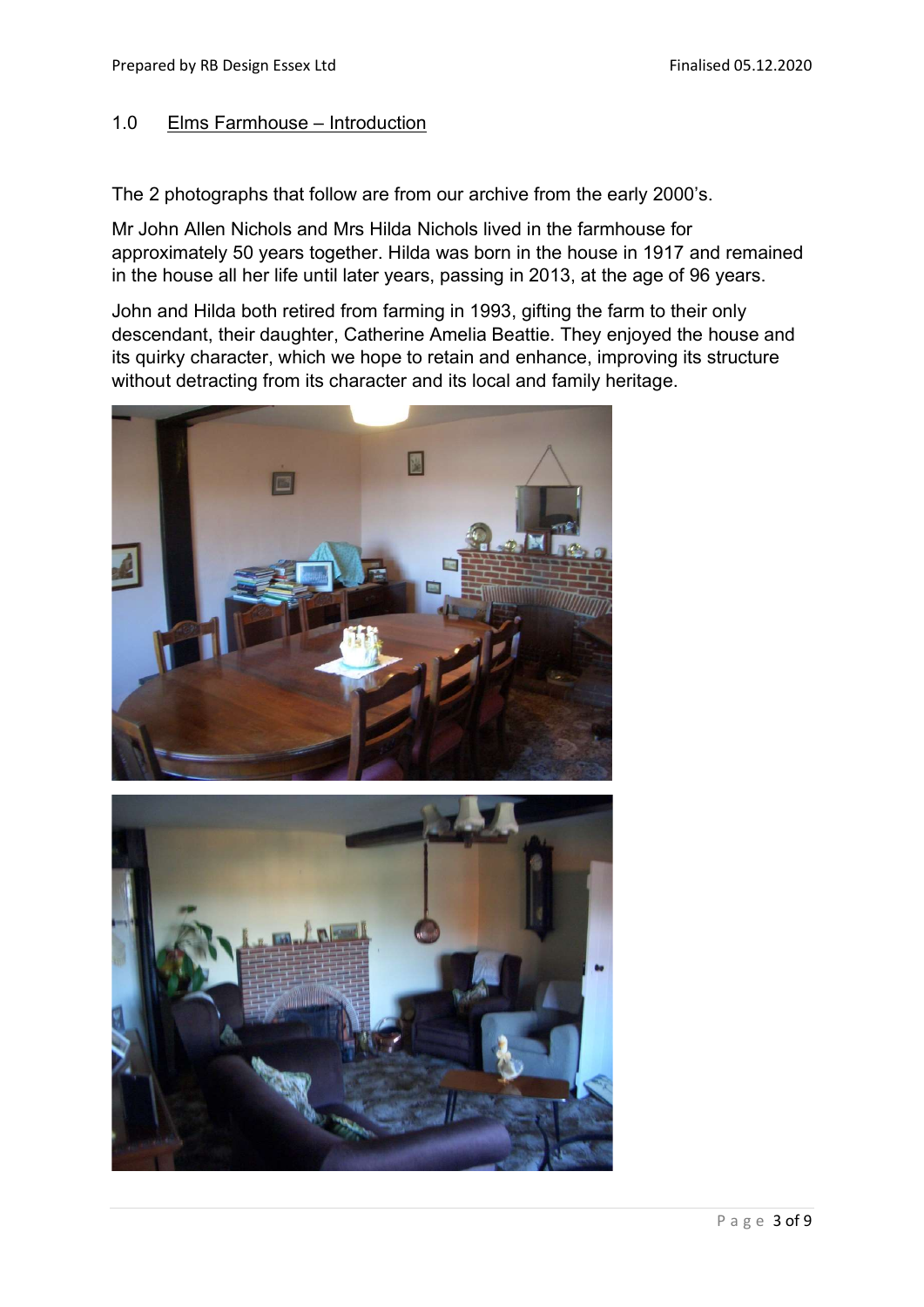## 2.0 Summary and Analysis of Farmhouse / Mobile Homes Chronology

## **Summary**

We sought approval of the listed building officer during the time repairs started at the end of June 2016, when repairs were carried out from late July onwards in a 6-month period, finishing up in January 2017.

During that time we submitted an application for our resident security lady, (whom joined us in September 2016), to live in the farm house under a subdivision of the farmhouse that would see three dwellings created within the 2400 sq.ft. farmhouse (about the floorspace of 2 x three bedroom houses and one studio apartment).

The other two dwellings would have been inhabited by the managers at the time, Weekday Manager and a couple acting as Weekend Managers, all of whom were serious managers and doing well at managing the livery yard in the latter part of 2016 and early 2017.

Unfortunately, the council would not allow subdivision of the house and therefore we were left with a farmhouse that will be only one dwelling, which didn't satisfy the needs of the three former managers, all of whom have left as a result.

This had several knock-on effects. We had to hire in a new manager, whom was to live in the house temporarily for 6 weeks whilst a second mobile home was introduced.

We then submitted revised drawings to the council for an additional mobile home, for which I have all the emails.

Unfortunately, the council in their wisdom decided the house could only be a single dwelling during the 2017 / 2018 year, which left us with two mobile homes and a house that was half repaired in the mid to late 2017.

The kitchen was then finally re-introduced into the house in December 2017, however the exterior of the new wall has not been finished since due to financial constraints.

With the finishing of the repair to the house, a small amount of rent became due and this prompted a wage rise being sought by to the weekday manager, whom was now to be employed. As a result of the money we would be paying her and she required a stable income to rent the house which was nearing its completion of the first part of the repair (the house still awaits its second part of the repair as at today).

Therefore, we sought to change the usage of the house as market rent would be in excess of £2200 after renovation and therefore out of reach of most people in terms of rent.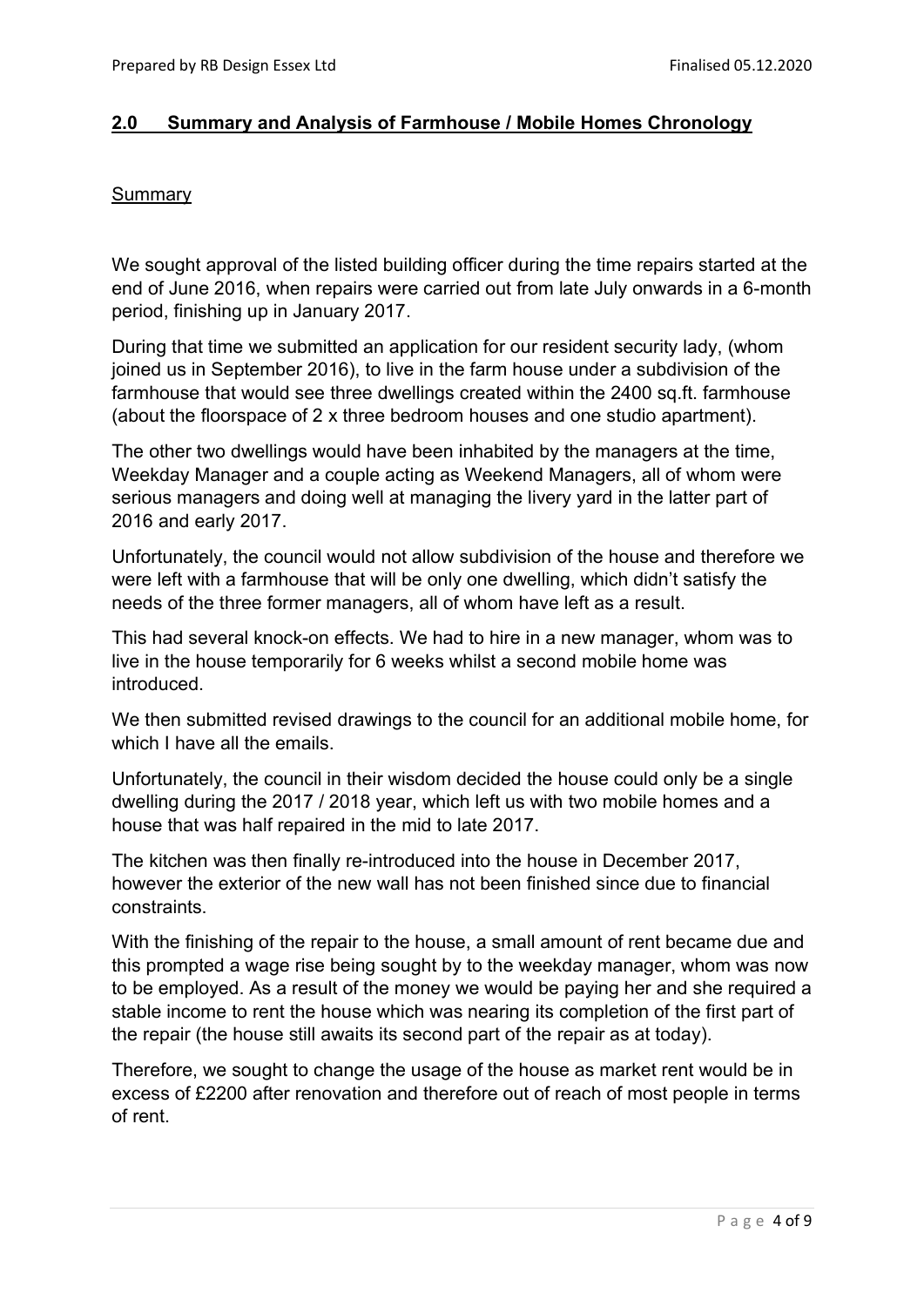## Analysis of the submission of the planning application

At the time of submission of the planning application (about OCT 2016) and for the subdivision of the house, we had a concurrent application for one mobile home, in respect of livery yard security.

Application was revised and a mobile home added because one of our 2 managers required to live on site to prevent horses getting cast in the middle of the night and to tend to any emergencies. We then purchased the  $2<sup>nd</sup>$  mobile. Unfortunately, an impasse happened with pay rises being sought, out-performing the turnover and income of the yard and the managers consequently left after being told there was no more money.

In 2018 a new set of managers were introduced to the site, whilst the previous manager refused to leave the farmhouse.

The new managers, then assumed living quarters in the 2<sup>nd</sup> mobile home, for 6 months until July 2018.

This mobile now sits on the concrete top yard (as it is now redundant).

#### Meanwhile….

The farm planning and listed building consent was granted in Feb 2017, however the removal of the kitchen in 2016 to enable repair works had left the building without a kitchen, which was replaced in January 2018. The previous manager of Elms Farm Stables then refused to move out of the premises in January 2018, moving on from the house in January 2019 after a court order and bailiffs.

#### Recap

As mentioned, the house is due to be renovated, with an expected rent after completion, in excess of £2200 market rent. As explained the house is soon to support a mortgage of about £1600 per month, which is attributed to the renovation of the house in its second phase of repair work from the beetle infestation.

I.E: the managers could not afford the house after renovation.

Hence the Stables Proprietors decided to purchase their own mobile homes.

#### Planning

James Rogers then advised us to withdraw planning for the 2 mobile homes in mid-2018, which we very reluctantly withdrew, which was then followed on via Sharon Hart's involvement as enforcement. We have all the emails to prove this sequence of events.

#### **Conclusion**

We feel that the need for on-site supervision of horses at all times outweighs the current tighter planning restrictions, which, I have seen planning laws allowing up to three mobile homes on site for the purposes of temporary accommodation for up to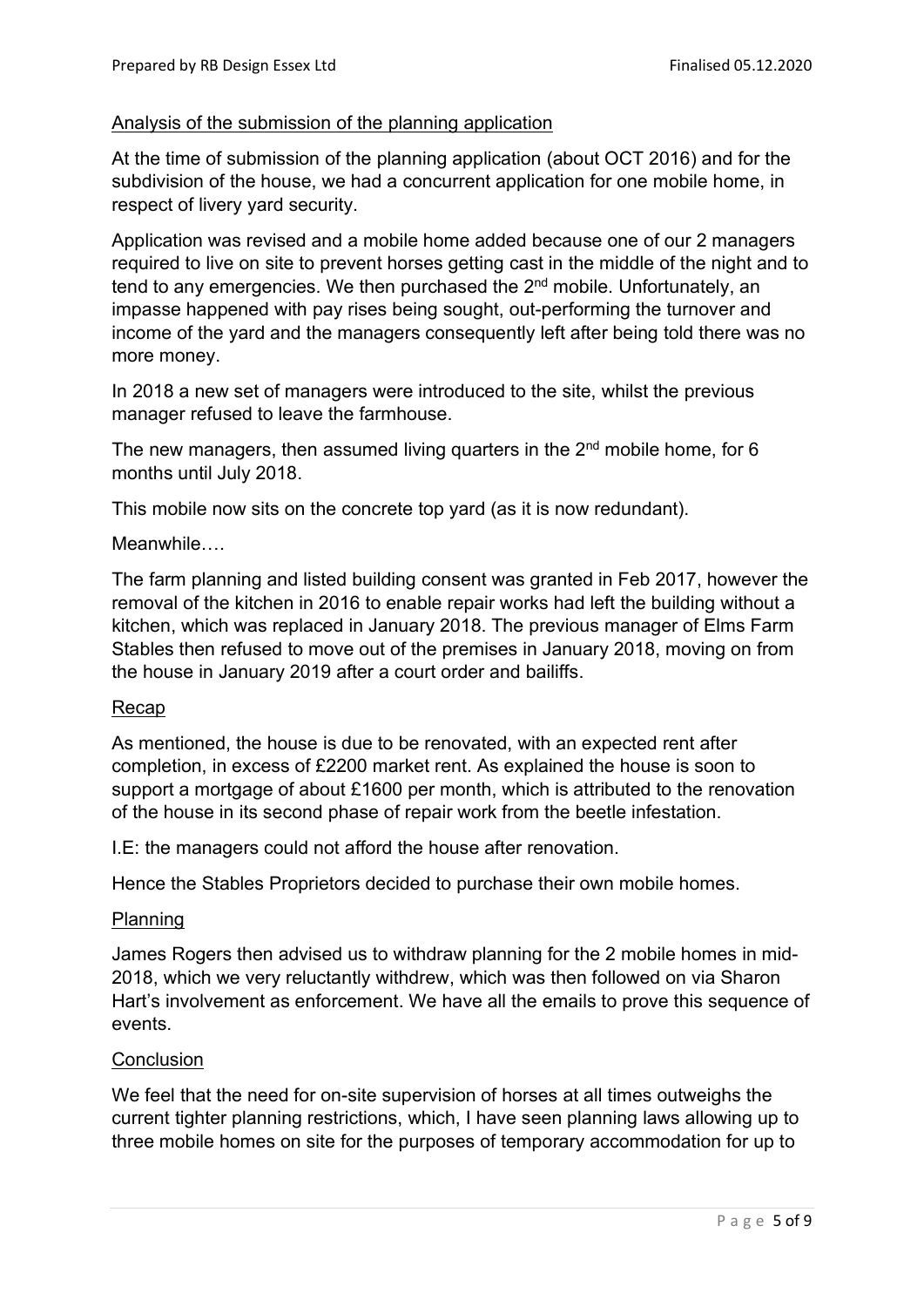three years with planning permission granted, whilst the viability of the business is being tested and other consents are being sought.

The location of the mobiles is currently under negotiation and please be advised we are all working together (the "superior landlady" and management company and Epping Forest District Council), initially via Howard Parkinson, Planning solicitor.

It seems we have now reached a negotiated agreement following on from the initial refusal notice on the siting of these mobile homes in the front paddock.

Negotiations have been fruitful and subject to committee approval the mobile homes will be sighted to the rear of the farm.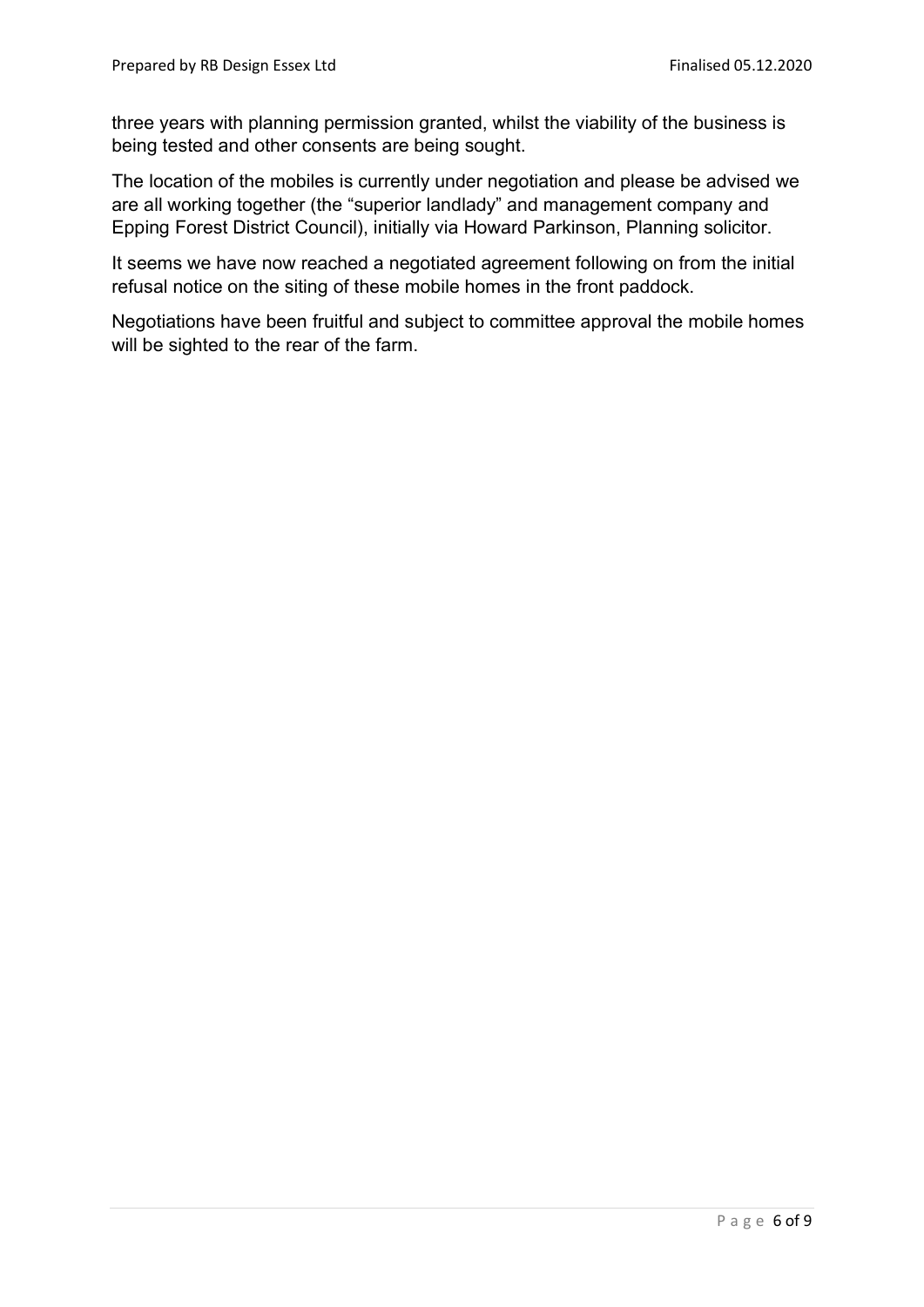## 3.0 Architectural Report

## Introduction

This section of the report on the grade 2 listed farmhouse, including its construction, its current internal and external condition, and its current and future structural integrity.

All of the following summary is backed-up via external consultants reports, a letter of anticipated structural works from a structural engineer, an expert witness / building surveyor's letter, a solicitors appraisal of the legal situation from our client's solicitor whom is dealing with the probate for Mrs Nichols estate, namely Elms Farmhouse, together with lastly, a finance broker's letter confirming funding being sought.

## Summary of Works

Essentially the farmhouse is a 400-year-old timber structure in need of repair.

The external finish is rendered and internally it is plastered over the studs, making the work to the timber structure unquantifiable at an early stage.

The future building work is unforeseen in terms of the extent and severity of any remedial works, as a result of the previous beetle infestation, which was sprayed as an entire house operation in 2016 / 2017.

The works to the timber frame will be a guess until the walls are opened up from the external skin, which is actually an old war reparation to the entire house after a bomb dropped over the road in WW2 and the original rendering was severely damaged.

#### **Conclusion**

So, to conclude, due to the previous beetle infestation, the farmhouse is now due for a major renovation.

Whilst renovating the timber frame, it makes sense to insulate as much as practical using breathable insulants (Sheep's wool within the timber frame and warmshell outer layer).

The drawing slides illustrating the planned renovation in this document, are located within the Appendices, which show neatly the extent of works in drawings and zones.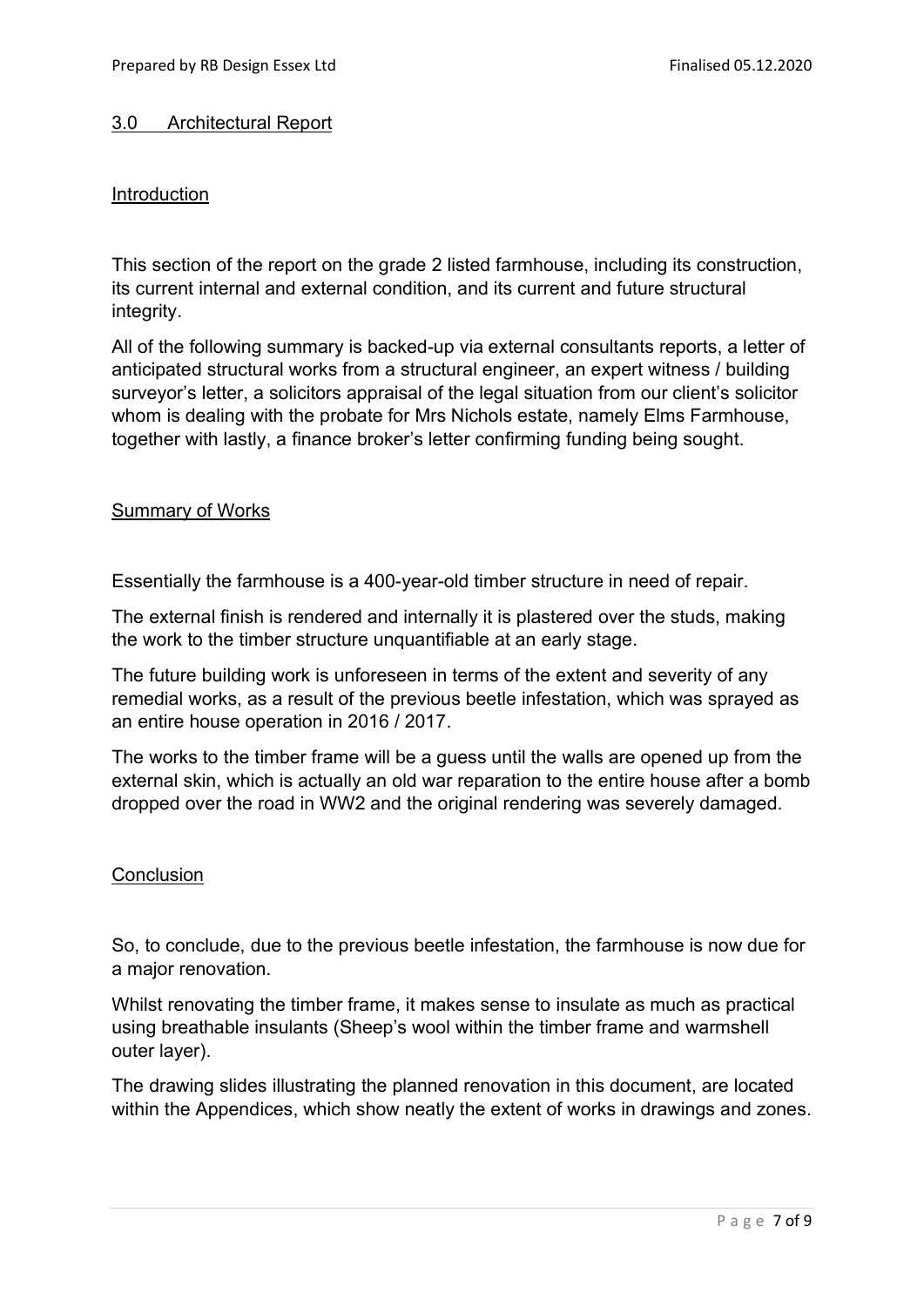

ABOVE and BELOW: The kitchen re-fit in January 2018, as included in the works approved by Epping Forest Council Listed Building officer at the time.